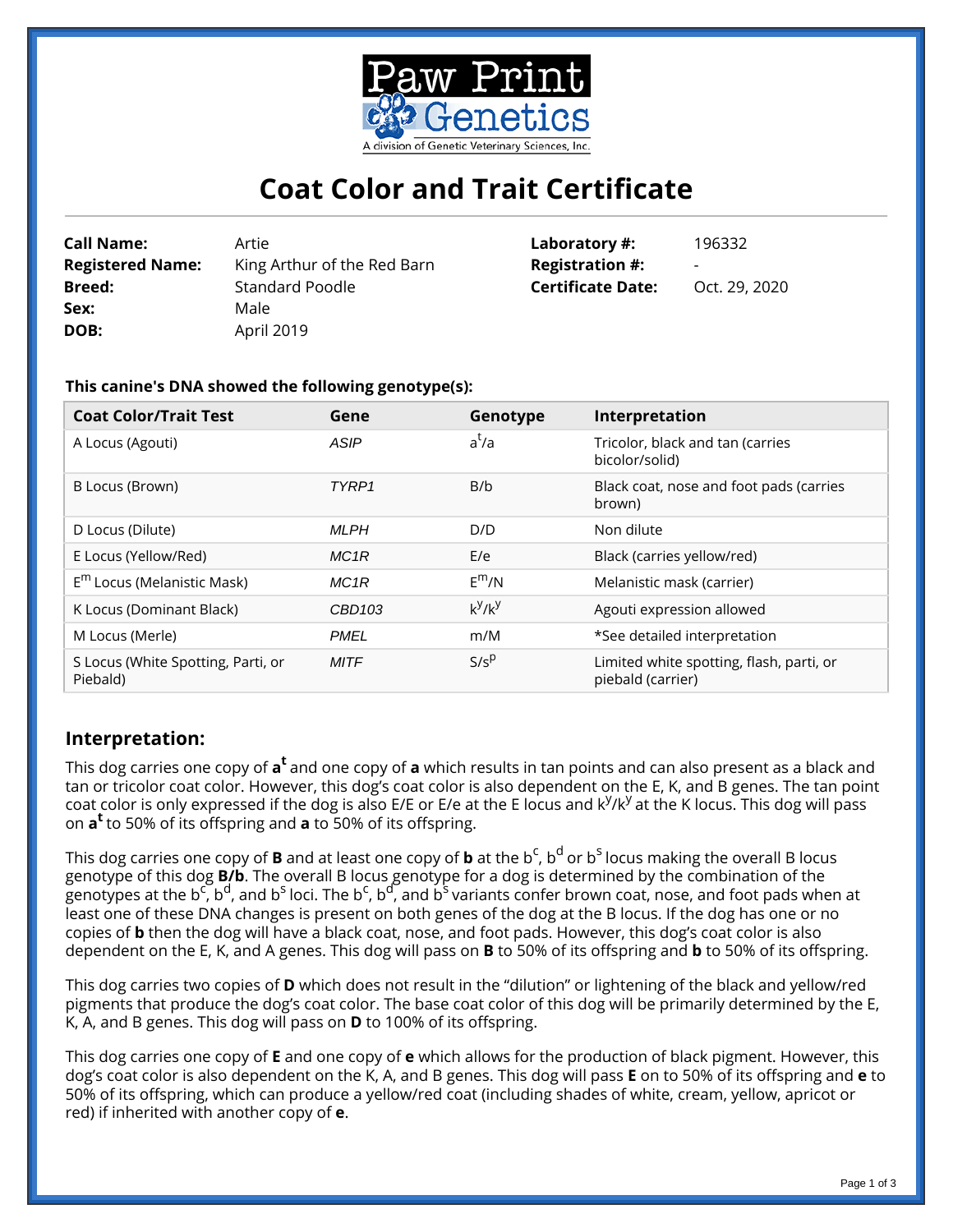This dog carries one copy of  $\texttt{E}^{\textbf{m}}$  and one copy of **N** which results in a melanistic mask on the muzzle of the dog. However, a melanistic mask may be unrecognizable on a dog with a dark coat color. This dog will pass on **E <sup>m</sup>** to 50% of its offspring and **N** to 50% of its offspring.

This dog carries two copies of **k<sup>y</sup>** which allows for the expression of the agouti gene (A locus) which can result in a variety of coat colors including sable/fawn, tricolor, tan points, black or brown. However, this dog's coat color is dependent on its genotypes at the E, A and B genes. This dog will pass on **k y** to 100% of its offspring.

## **M Locus Genotype: m/M<sup>267</sup>**

This dog carries one copy of the **m** (non-merle, wild-type) allele and one copy of the **M** (merle insertion variant) allele of the *PMEL* gene. This dog will pass on one copy of the **m** (non-merle, wild-type) allele to 50% of its offspring and one copy of the **M** (merle insertion variant) allele to 50% of its offspring. The approximate size of the M allele of this dog (+/- 1 base pair) is listed in superscript in the genotype. Merle is inherited in a dominant fashion, meaning that only one copy of an M allele is necessary for a dog to display some variation of the merle coat color/pattern, which is marked by random dilution of eumelanin (black pigment) leaving patches of normal coat color within areas of diluted pigmentation.

Specific sizes of the M allele have been associated with the potential to produce "classic" merle patterning or other M-associated coat color variations. Merle is most appropriately viewed as a spectrum of coat colors/patterns and the size of the variant M allele is associated with a coat color/pattern somewhere within that spectrum. Although some coat color/pattern variations have been associated with specific sizes of the M allele in certain breeds, referred to here as a 'bin', the size of the M allele does not guarantee a specific outcome. In general, dogs with M allele sizes between 200 – 246 base pairs (bp) have been associated with non-merle or minimal-merle coat colors/patterns and are often referred to as "cryptic" merle; M allele sizes between 247 – 264 bp have been associated with "atypical" or "diluted" coat colors/patterns; M allele sizes between 265 – 269 bp have been associated with the "classic" merle coat colors/patterns; and M allele sizes between 270 – 280 bp have been associated with a "tweed", "harlequin" or "patchwork" merle coat colors/patterns. Many exceptions to the coat color/pattern associations found in the various M allele bin sizes listed here have been identified. Therefore, care should be taken when correlating M allele sizes with anticipated coat color/pattern outcomes. These bin sizes should not be interpreted as having discrete boundaries but should be viewed as a range within which specific coat colors and patterns are likely. Variations in genetic background between breeds and in individual dogs within a breed may result in the identification of different coat colors/patterns not typically found in a given bin, especially when the size of an M allele is at the border between bins. Furthermore, due to the complex nature of the merle insertion variant and the limitations of currently available molecular technologies, precise sizing of the merle insertion variant is challenging. However, the sizing of the merle insertion variant in our laboratory has been validated to be accurate to within +/- 1 bp which, nevertheless, makes correlations between genotype and coat color/pattern of dogs close to the boundaries of a specific bin potentially problematic. In addition, the M allele bins defined here are only relevant to test results generated by Paw Print Genetics. The variable nature of the M gene variant and subtle differences in methodologies used by each laboratory precludes strict interlaboratory genotype comparisons. Therefore, in some cases, it may be prudent to test related dogs in a single laboratory if comparisons across related dogs or dogs within a breed are desired.

The inherent instability of the M insertion variant makes it susceptible to further mutation events that can result in "mosaicism" whereby more than one version (allele) of the M insertion variant of a potentially different size is found in various cells throughout a dog's body. Indeed, mosaicism is likely what gives a merle dog its variable coat color/pattern with some cells having a copy of one M variant allele that results in altered pigmentation while other cells may have a different sized insertion resulting in an alternate form of the M variant allele that may express the coat color or pattern differently. It has also been documented that, due to the inherent instability of the M insertion variant, changes to the M insertion variant size can occur during the replication of each M allele, which may result in subtle changes in M allele size from cell to cell (mosaicism) and even from one generation to the next if present in egg or sperm cells (germ cells or gonads). However, current evidence suggests that lengthening of the M insertion variant is less likely to occur than shortening, although either event is theoretically possible. Thus, this "mosaicism" may result in different alleles of the M insertion variant being present in different cell lines or tissue types in the same dog. Importantly, if the mosaicism occurs in the germ cells (sperm or eggs) of a dog, the different alleles of the M insertion variant may be passed on to offspring. Furthermore, this mosaicism may be found in only a small percentage of cells and may not be present in the cells from which a given sample is obtained from a dog for genetic testing, making it difficult to always reliably detect mosaicism. Thus, all levels of mosaicism may not be detected by this test. If identified, mosaic M alleles at ~5% or greater of the total M alleles detected will be reported in the final genotype with the approximate percentage of each M allele identified in